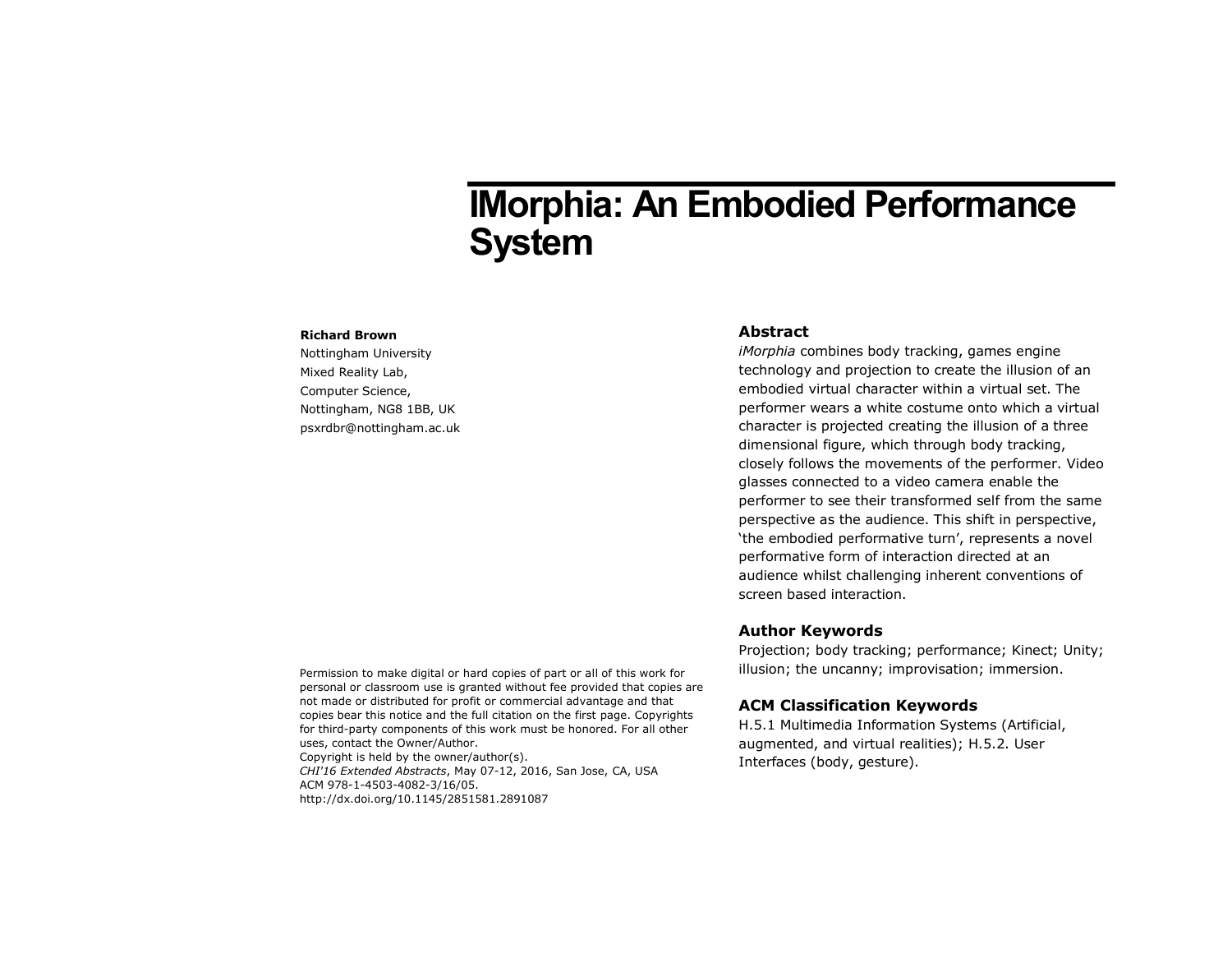

Figure 1: MikuMiku projection on performer wearing a white body suit.



Figure 2: three semi-realistic human characters; female and male from Daz 3D studio and female from Makehuman.

#### **Statement**

Projections have been used to create theatrical illusions dating back to the magic lantern generated phantasmagoria of the eighteenth century 17. With the advent of twentieth century film and video projection, more sophisticated animated illusion became possible as exemplified by the work of Josef Svoboda with Laterna Magika 15 and the recent work of Robert Lepage with Ex Machina 7.

Within dance and video art, projections have also been used to transform the body, a startling example being D.A.V.E (Digital Amplified Video Engine) by Klaus Obermaier 12 which I witnessed in 2002. This particular work significantly inspired my practice based research in the creation of *iMorphia*. D.A.V.E used pre-recorded video and choreographed dance to produce uncanny illusions of body morphing and physically impossible movements. Recent work combining video projection and computer generated imagery, such as the pop promo Sweater by Willow 18, demonstrates the effectiveness in creating a suspension of disbelief when virtual scenery is combined with live action.

The availability of the Microsoft Kinect and accessible games engine technology such as Unity has led to a range of experimental developments enabling the real time control of virtual scenography through body movement and gesture 6. In November 2013 using a combination of MikuMiku Dance, a Japanese dance anime software toolkit and the open source NI plug-in 9, I created my first prototype, *MikuMorphia*, see Figure 1 and website documentation 10.

The marrying of the projected image with the body of the performer creates an illusion of a three dimensional figure; an uncanny digital double. The notion of the uncanny originally formulated by Jentsch 5 then Freud 4 also permeates robotics and CGI in the form of the Uncanny Valley 11; a liminal in-between space causing cognitive discomfort when something cannot be distinguished as either human or non-human. In creating believable robotic or filmic illusions, the Uncanny Valley is to be avoided, whilst within the arts and literature, the uncanny is seen as a creative and provocative space 14.

In order to explore the creative potential of the uncanny, the second prototype utilized semi-realistic human characters imported into Unity from Daz 3D Studio 1 and Makehuman 8, see Figure 2.

A user study involving sixteen participants was carried out to in order to evaluate the effectiveness of the new system 16. An ethnographic study of video and audio recordings produced three key observations; i) performance is effected by the projected body image; ii) both audience and performer experienced a sense of the uncanny viewing the transformed body iii) performers lost a sense of control not knowing whether they were controlling the virtual body or it was controlling them.

The second phase of the research investigated how improvisation might be facilitated by having two performers transformed on stage and whether the use of interactive backdrops and virtual props might encourage play and collaboration.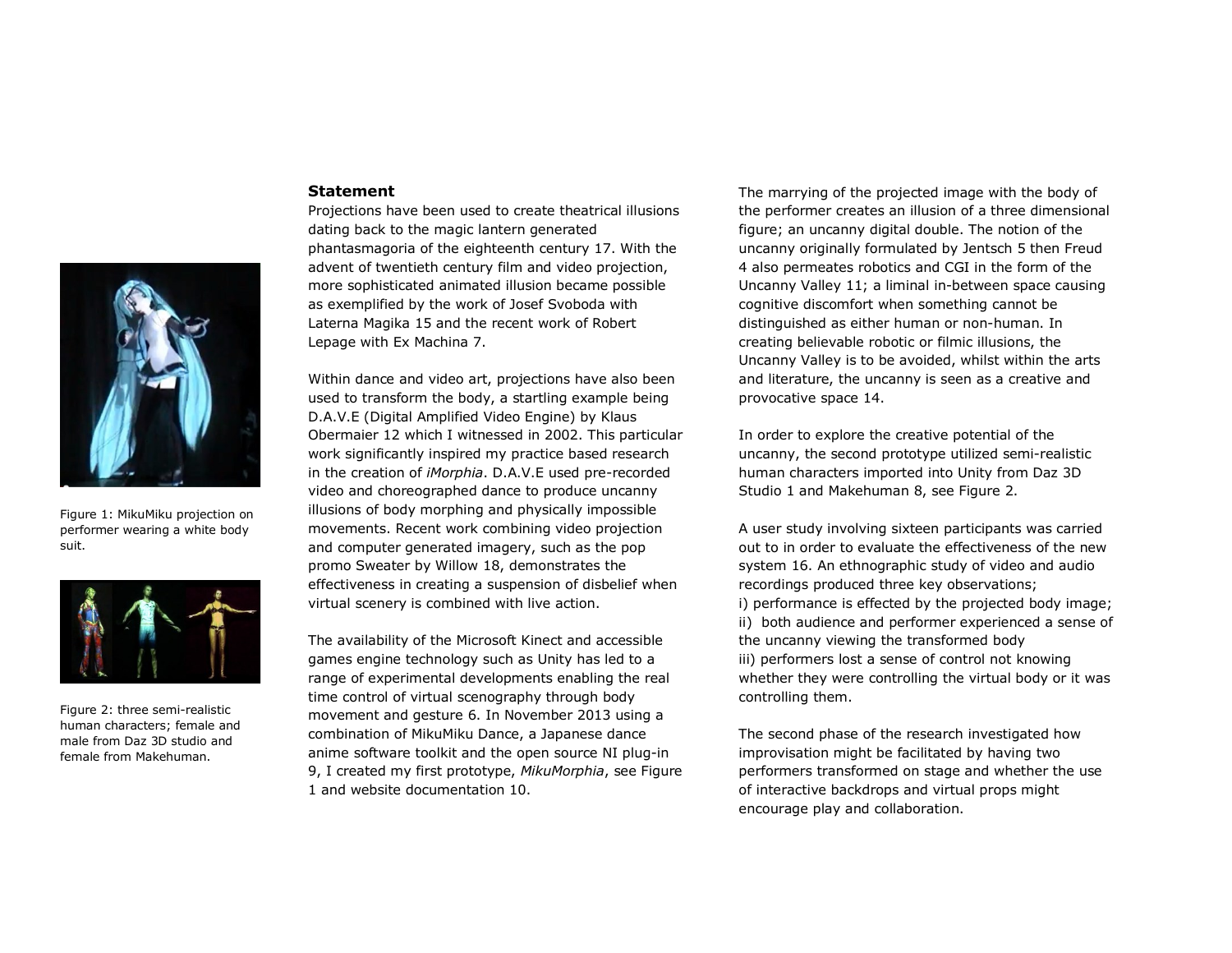An exercise comparing *iMorphia* with the performative system PopUpPlay 13 revealed how collaboration and improvisation is better facilitated in PopUpPlay through having an operator control the virtual scenography and manipulate the virtual props. Simply having props able to respond to performers through the physics engine of Unity, such as an interactive ball, only encouraged game like play rather than improvisation.

PopUpPlay differs from the *iMorphia* system in having performers face the screen, with the audience watching the backs of the performers as they perform to the screen. The significance of reversing this effect through the video glasses and camera employed by *iMorphia*, the embodied performative turn, impacts not only on how the performance is perceived by an audience, but on how performers interact with the virtual backdrop.

Dixon 3 describes four categories of performative interaction – navigational, participatory, conversational and collaborative. In the current phase of the research, these categories are being investigated to determine how they operate within *iMorphia* and the potential impact of the embodied performative turn.

Through a series of enactments, it became clear that a performer performing towards an audience changes how they interact with the virtual. Akin to "Alice Through The Looking Glass" 1, everything is reversed.

Interactions are directed outwards away from the screen and towards the audience. Navigation is no longer perceived through the immersive first person perspective or the third person over the character viewpoint prevalent in VR and gaming. Navigation out of a scene is challenging as neither the performer nor

the audience can see what lies ahead and it is no longer possible to navigate towards a specific out of view goal. Navigating into a scene, with the performer facing the projected backdrop is technically challenging as the Kinect loses track of a person turning and facing away from the sensor.

A further technical problem with navigation and participation is the difference of location between the real performer, the virtual performer and the virtual scene. Moving in a real three dimensional space and having the virtual character move correspondingly in the virtual scene results in problems of colocation and with the video glasses lacking stereoscopic depth, it is difficult for the performer to accurately locate and interact with a virtual object. These problems may be overcome by the use of stereoscopic visual feedback and more robust and accurate tracking.

In conclusion, the embodied performative turn suggests an alternative form of performative interaction directed towards an audience. Accurate colocation and appropriate visual feedback to the performer are essential in ensuring both audience and performer experience an effective and believable melding of live action and virtual scenography.

### **Biography**

BSc Computers & Cybernetics 1977, MA Fine Art 1995.

Between 1995 and 2001 I worked as a Research Fellow at the Royal College of Art in the department of Computer Related Design where I created and exhibited the interactive installations Alembic (ISEA 1997), Biotica (SIGGRAPH 2000) and the Neural Net Starfish (Millennium Dome 2000 and Emocao Art.ficial 2012).